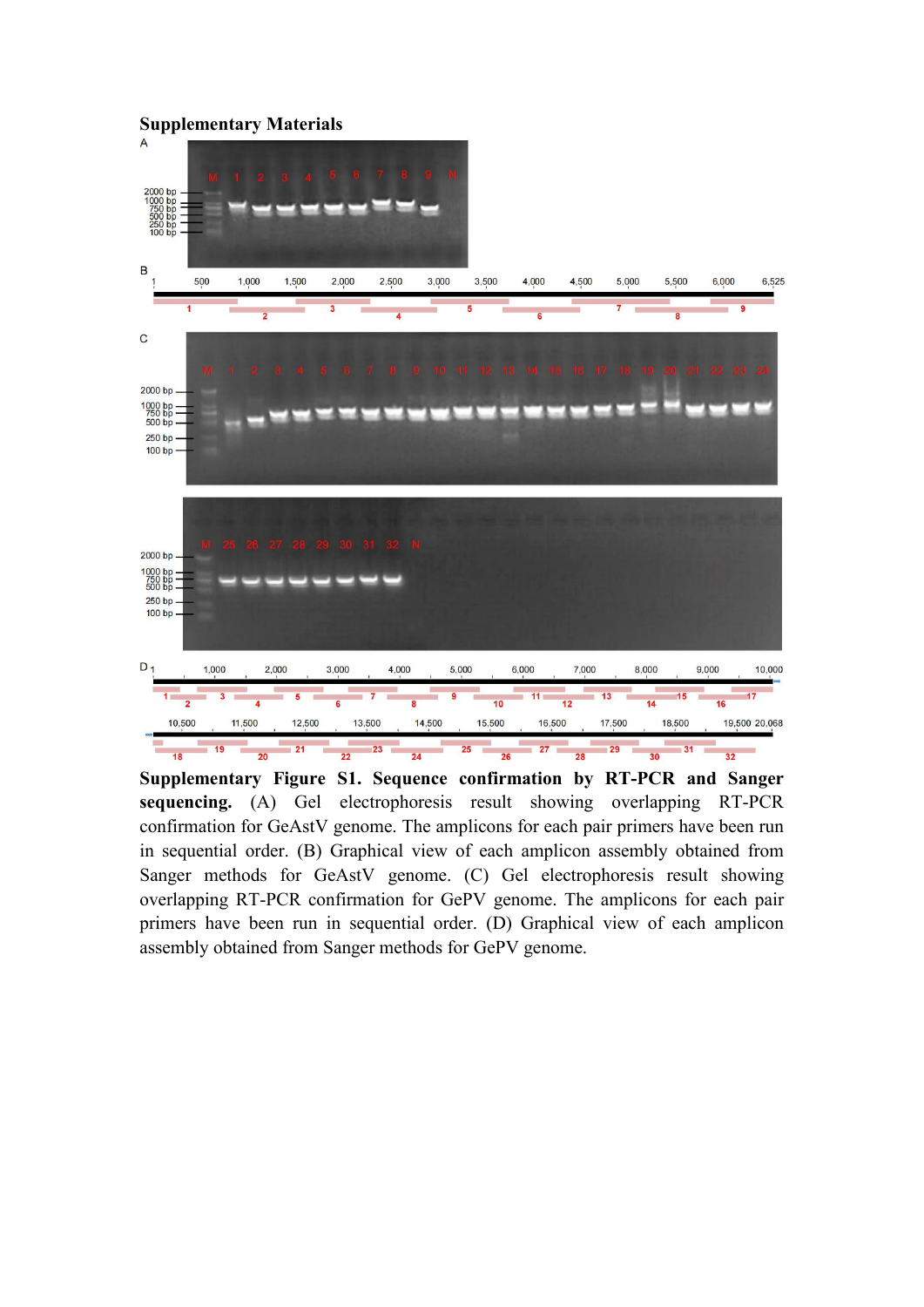| A |                                      |                | ORF1a          | <b>RdRp</b>    | ORF <sub>2</sub> |                |                |                |                |
|---|--------------------------------------|----------------|----------------|----------------|------------------|----------------|----------------|----------------|----------------|
|   | AVX29490 Marmot astrovirus 3         |                | 37.94          | 68.77          | 29.73            |                |                |                |                |
|   | QJF11791 Grey squirrel astrovirus    |                | 36.05          | 67.95          | 28.82            |                |                |                |                |
|   | QOE77535 Murine astrovirus           |                | 36.47          | 70.14          | 32.39            |                |                |                |                |
|   | APA19822 Rodent astrovirus           |                | 41.07          | 68.49          | 30.89            |                |                |                |                |
|   | APA19831 Rodent astrovirus           |                | 38.68          | 68.22          | 30.08            |                |                |                |                |
|   | APA19843 Rodent astrovirus           |                | 39.51          | 70.96          | 31.09            |                |                |                |                |
|   | <b>CONJ35016 Rodent astrovirus</b>   |                | 42.14          | 69.32          | 35.94            | <b>Rodent</b>  |                |                |                |
|   | <b>RR</b> ART85572 Mamastrovirus 4   |                | 38.83          | 75.07          | 30.60            | <b>Porcine</b> |                |                |                |
|   | ARU76986 Mamastrovirus 4             |                | 38.47          | 72.05          | 32.12            |                |                |                |                |
|   | QPM92607 Pig astrovirus CX1          |                | 38.80          | 72.60          | 31.41            |                |                |                |                |
|   | QNJ99354 Rodent astrovirus           |                | 38.47          | 72.34          | 30.42            |                |                |                |                |
|   |                                      |                |                |                |                  |                |                |                |                |
|   | QDH76153 Bovine astrovirus           |                | 38.19          | 71.51          | 30.76            |                |                |                |                |
| B |                                      | $\mathbf N$    | P              | M              | F.               | <b>SHI</b>     | TM             | ${\bf G}$      | L              |
|   | <b>Beilong virus</b>                 | 58.74          | 54.25          | 82.35          | 72.43            | 50.00          | 28.57          | 60.17          | 76.26          |
|   | <b>Tailam virus</b>                  | 59.56          | 53.04          | 81.18          | 71.79            | 56.58          | 27.80          | 61.29          | 77.04          |
|   | Rodent paramyxovirus                 | 59.02          | 56.35          | 80.00          | 73.13            | 39.24          | 24.32          | 60.03          | 75.39          |
|   | Pohorje myodes paramyxovirus 1       | 52.59          | 45.42          | 74.12          | 69.30            | 22.62          | 22.31          | 55.96          | 72.64          |
|   | Jun jeilongvirus                     | 45.63          | 46.56          | 79.12          | 69.67            | 16.05          | 23.85          | 46.69          | 72.37          |
|   | Mount Mabu Lophuromys virus 2        | 49.87          | 36.23          | 77.06          | 59.60            |                | 21.35          | 41.14          | 67.76          |
|   | Mount Mabu Lophuromys virus 1        | 37.12          | 29.18          | 69.23          | 51.56            |                | 15.04          | 31.48          | 60.61          |
|   | Feline paramyxovirus<br>Ruloma virus | 44.81<br>41.84 | 31.28<br>21.16 | 69.14<br>66.47 | 54.24<br>51.63   |                | 14.13<br>11.71 | 28.04<br>29.90 | 60.77<br>55.74 |

**Supplementary Figure S2. Pairwise amino acid similarities between representative strains and GeAstV and GePV, respectively.** (A) Pairwise amino acid similarities between GeAstV and representative strains. (B) Comparison of sequence similarity based on amino acid sequences of the eight ORFs between GePV and nine paramyxoviruses from the genus *Jeilongvirus.*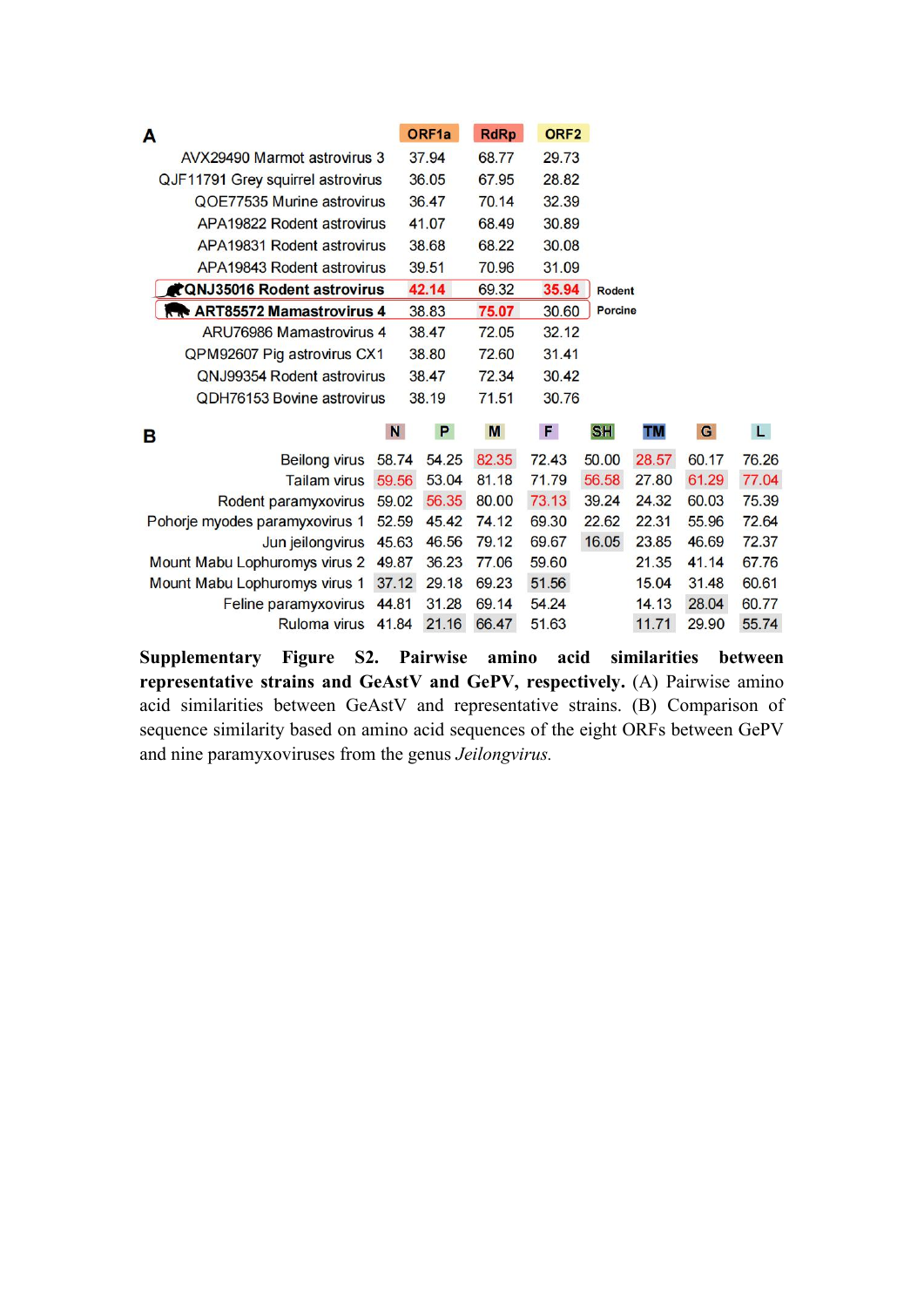| Group         | <b>Library ID</b>  | Organ        | <b>Individuals</b> | <b>Total raw</b><br>reads | <b>Reads(RPM)</b> |             |
|---------------|--------------------|--------------|--------------------|---------------------------|-------------------|-------------|
| $\mathbf{ID}$ |                    |              |                    |                           | GeAstV            | <b>GePV</b> |
| <b>DB01</b>   | CL100105264 L01 68 | Lung         | 10                 | 113,817,000               | 1,629(14)         |             |
| <b>DB01</b>   | CL100105264 L01 69 | Kidney       | 10                 | 78,417,434                |                   |             |
| <b>DB01</b>   | CL100105264 L01 70 | <b>Brain</b> | 10                 | 123,766,012               |                   |             |
| <b>DB02</b>   | CL100105264 L01 1  | Kidney       | 10                 | 140,534,218               |                   |             |
| <b>DB02</b>   | CL100105264 L01 71 | Liver        | 10                 | 136, 371, 344             |                   |             |
| <b>DB02</b>   | CL100105264 L01 72 | Lung         | 10                 | 136,369,758               |                   |             |
| <b>DB02</b>   | CL100105270 L02 2  | <b>Brain</b> | 10                 | 150, 142, 220             |                   |             |
| <b>DB03</b>   | CL100105264 L02 74 | Liver        | 10                 | 175,355,292               |                   |             |
| <b>DB03</b>   | CL100105264 L02 75 | Lung         | 10                 | 154,954,496               | 43,472(281)       |             |
| <b>DB03</b>   | CL100105264 L02 76 | Kidney       | 10                 | 129,071,668               |                   | 1,630(13)   |
| <b>DB03</b>   | CL100105264 L02 77 | Brain        | 10                 | 162,219,268               |                   |             |
| <b>DB04</b>   | CL100105264 L02 1  | <b>Brain</b> | 10                 | 168,271,754               |                   |             |
| <b>DB04</b>   | CL100105264 L02 78 | Liver        | 10                 | 148,987,300               |                   |             |
| <b>DB04</b>   | CL100105264 L02 79 | Lung         | 10                 | 168,931,082               |                   |             |
| <b>DB04</b>   | CL100105264 L02 80 | Kidney       | 10                 | 137,583,002               |                   | 11,778(86)  |
| *SX04         | CL100125473 L01 43 | Kidney       |                    | 62,583,426                |                   | 16,486(263) |
| *SX07         | CL100125473 L01 2  | Kidney       |                    | 64503350                  |                   | 798(12.37)  |
| *SX10         | CL100105270 L02 3  | Kidney       |                    | 128785198                 |                   | 2349(18.24) |
| $*$ SX11      | CL100105270 L02 58 | Kidney       |                    | 148714314                 |                   | 856(5.76)   |

**Supplementary Table S1**. Summary of the meta-transcriptomic sequence libraries used in this study.

\*From previous meta-transcriptomic library [BioSample accession: SAMN20352314, SAMN20352323, SAMN20352335 and SAMN20352338, respectively].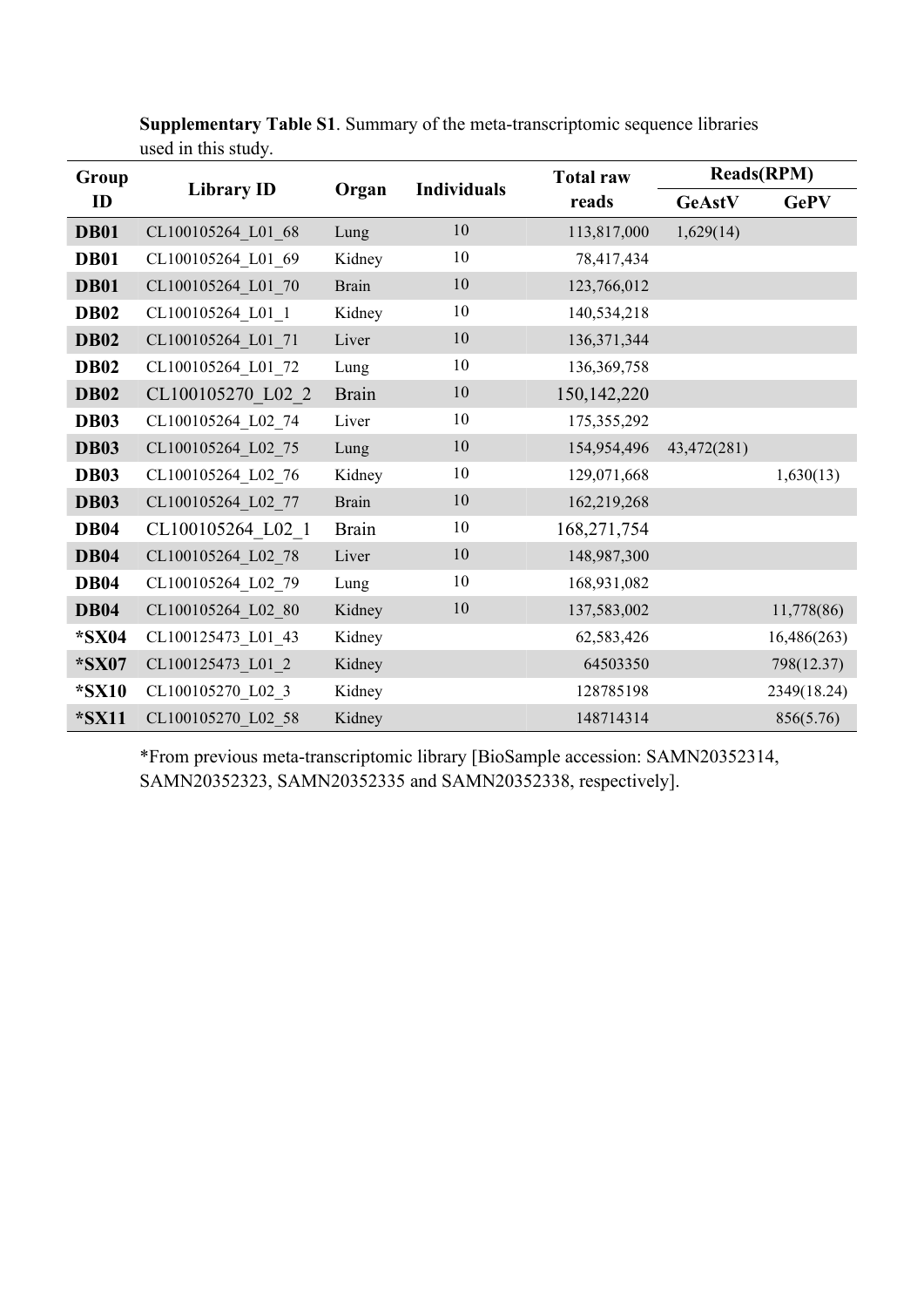|              | <b>Supplementary Table S2.</b> Overlapping primer sequences used for genome |
|--------------|-----------------------------------------------------------------------------|
| confirmation |                                                                             |

| <b>Virus</b> | Order          | <b>Primer ID</b>  | Primer sequence(5'-3')        | <b>Size</b> |  |
|--------------|----------------|-------------------|-------------------------------|-------------|--|
|              |                |                   |                               | (bp)        |  |
|              | $\mathbf{1}$   | GeAstV-1F         | CAGCAGGATGGTGTCCTGCT          | 872         |  |
|              |                | GeAstV-908R       | GGCAGATTGTAAGCACTGGTTC        |             |  |
|              |                | GeAstV-1089R      | GCTATCCGCCAGACAGCAAG          |             |  |
|              |                | LA-642F_1K1       | TTGGTGGACACCGTTTGGAT          |             |  |
|              | $\overline{c}$ | LA-1693R_1K1      | TCGAACAGCACCACCAGTAT          | 780         |  |
|              |                | LA-787F 2K1       | TGCTGTGAGTGGTGCTAAGTT         |             |  |
|              |                | LA-1596R_2K1      | <b>GTGGGCGTTGCATATGAGTA</b>   |             |  |
|              |                | LA-1319F_1K2      | TACATTGTTACTGCGGGGCA          |             |  |
|              |                | LA-2397R_1K2      | ACAAGTGCACGATCCATTGC          |             |  |
|              | $\sqrt{3}$     | LA-1483F_2K2      | AAAGAGGGACTGCACTTGGG          | 771         |  |
|              |                | LA-2283R_2K2      | TGAAGCAATTGGCGAACGTC          |             |  |
|              |                | LA-2077F 1K3      | TCGTAGGTTAGCGGAGGAGA          |             |  |
|              |                | LA-3084R 1K3      | GCAAGCACCAATACGAGCAT          |             |  |
|              | 4              | LA-2161F 2K3      | TGAGGAGGATTGGTTTGGGAAG        | 787         |  |
| GeAstV       |                | LA-2986R 2K3      | AGCAATACCACAAAACAGGAGG        |             |  |
|              |                | LA-2845F 1K4      | GTTCAATCAACACCTGCTTATCCA      |             |  |
|              | 5              | LA-3883R_1K4      | GCACCGATGTTGTAGCAAGAC         | 812         |  |
|              |                | LA-2906F_2K4      | ACCATTTTGGTTGGCTTCCC          |             |  |
|              |                | LA-3746R_2K4      | AACCCAGCAAACAACTTTTCACA       |             |  |
|              | 6              | LA-3608F_1K5      | AGGATGTCTTTGGTATGTGGGT        | 805         |  |
|              |                | LA-4616R_1K5      | AGCCACCCATACAATCTGCT          |             |  |
|              |                | LA-3665F_2K5      | <b>TTGGTCTCACCTTTTGTGGC</b>   |             |  |
|              |                | LA-4498R_2K5      | AGCATGTTTCCTAGCACCCAA         |             |  |
|              |                | LA-4363F_1K6      | TGAGCGGCTTTCCATTAGGT          |             |  |
|              | $\overline{7}$ | LA-5457R_1K6      | AGCTGATAAGTGGTGGCTGAG         | 1023        |  |
|              |                | LA-5050F_1K7      | AGGCTCCATTGTTTACCGTGT         |             |  |
|              | 8              | LA-6086R_1K7      | AGAGAGCCAGACGCTCAATC          | 967         |  |
|              | $9\,$          | As-5,728 F        | CATGGTTATGGAGAGGGATG          | 657         |  |
|              |                | As-5,826 F        | CCCAGGGTGCTTACTATATTAC        |             |  |
|              |                | pv-RT2            | GGGATAATTGAGCCGTAGTCACT       |             |  |
|              | 1              | pv-RT3            | TGTCCAGATGAACCCTGAGATG        | 412         |  |
|              |                | pv-R1             | GCCACCTTCTGCCATTCTGATGATCTCT  |             |  |
|              |                | pv-R2             | CCATGTCTCTCCCTCGAGCAACAAGC    |             |  |
| GePV         |                | PV-5-1K34F        | <b>GCAGCGCTTTCATTTCATGACA</b> |             |  |
|              | $\overline{2}$ | PV-5-2K34F        | CTTGCATGGTCAGTTCGTTCAT        | 555         |  |
|              |                | PV-5-1K34R        | AGTTAAGAAGAAGCCTGCGAGAC       |             |  |
|              |                | <b>PV-5-2K34R</b> | ATCAGCTCCAAGATTCTGGCT         |             |  |
|              | $\mathfrak{S}$ | KP-516F_1K1       | AGTGACTACGGCTCAATTATCCC       | 784         |  |
|              |                | KP-1531R_1K1      | <b>GCTGGTTTCCCTTTGTCTGC</b>   |             |  |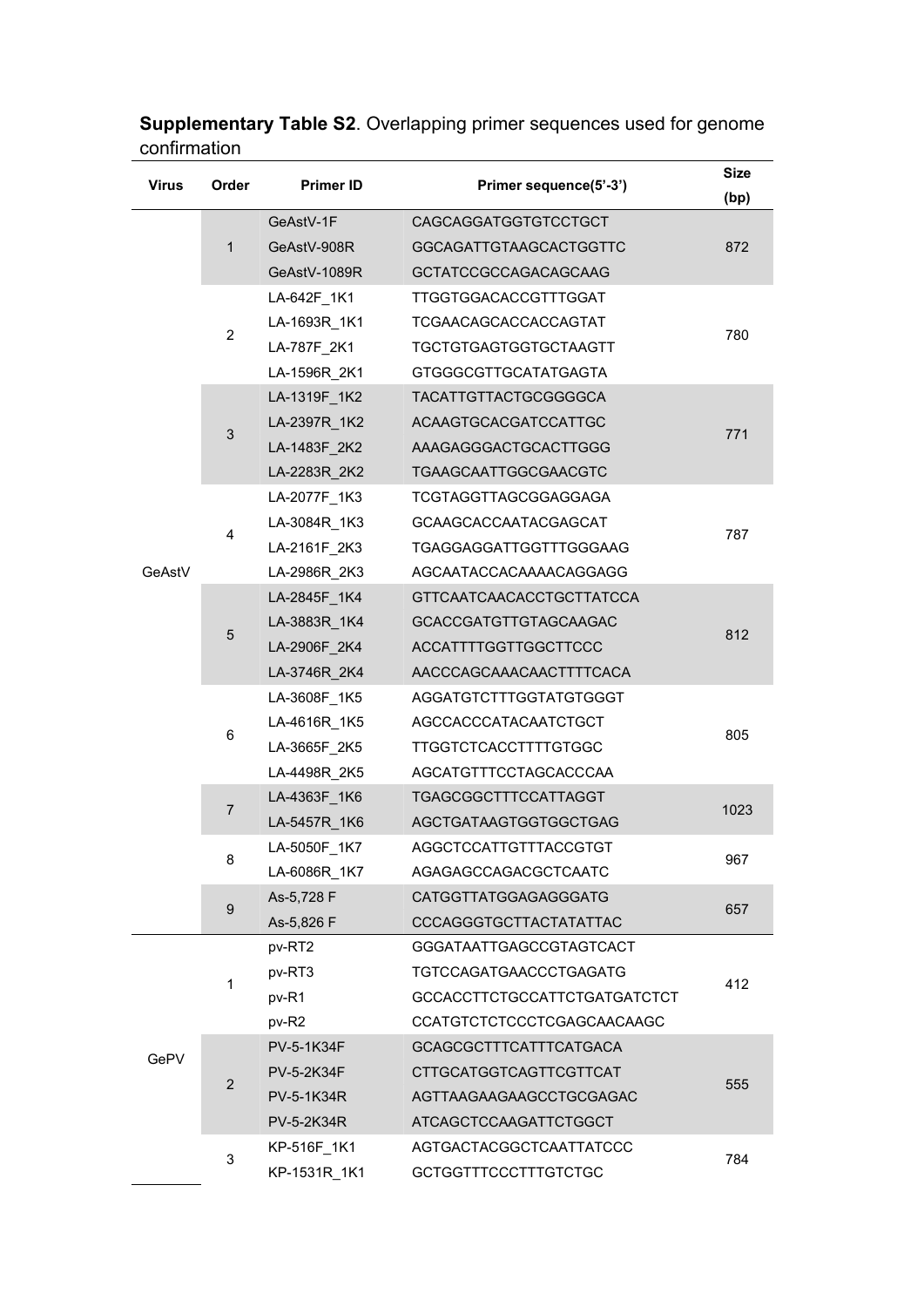|  |                  | KP-679F_2K1   | <b>GAGCAGACGCTGATTACAAGC</b>  |     |
|--|------------------|---------------|-------------------------------|-----|
|  |                  | KP-1488R_2K1  | <b>CTCTGAGAGGTGTGTACGGG</b>   |     |
|  |                  | KP-1152F_1K2  | TACAACCTAGGCGTTGGGATG         |     |
|  |                  | KP-2175R 1K2  | <b>CTCCTTCGCTCTCGCTTTTG</b>   |     |
|  | 4                | KP-1277F_2K2  | TCAAACAAGTGGAGGACCGA          | 771 |
|  |                  | KP-2079R_2K2  | ACGCGTCGATCCTGTTTCT           |     |
|  |                  | KP-1777F_1K3  | CCAAGCTCAATTAACACCTCCA        |     |
|  |                  | KP-2816R 1K3  | TGCAGACGAGTCACTTTGGT          |     |
|  | 5                | KP-1924F 2K3  | TCTCCATGACAAGCTACAGCA         | 784 |
|  |                  | KP-2734R_2K3  | <b>GAACTGGGCTGGTGTAACAGTA</b> |     |
|  |                  | KP2484F_1K4-2 | <b>GCTGTTAACATCCGGAACGC</b>   |     |
|  | $\,6$            | KP3540R_1K4-2 | ATAAGAAGTCTGCGGTGCCA          | 779 |
|  |                  | KP2552F_2K4-2 | <b>GCATCGTAGACTTCGAGGGA</b>   |     |
|  |                  | KP3373R 2K4-2 | <b>GAGCTTCGGAGGATCCTGTA</b>   |     |
|  |                  | KP-3002F_1K5  | ACCTGGTTCAGGGAAAAATGAGA       |     |
|  | $\boldsymbol{7}$ | KP-4036R 1K5  | <b>TTGTAAATCCCGGCGTCTGT</b>   | 780 |
|  |                  | KP-3121F_2K5  | TGGAAGACCTGAACATTGATAACC      |     |
|  |                  | KP-3933R_2K5  | TTGCTGGAAAGATTGCTCCTG         |     |
|  |                  | KP-3654F_1K6  | GAACAGCAGGAAATCAGCAGG         |     |
|  | 8                | KP-4699R_1K6  | <b>TCGTGTTCATTGTGTTCCGT</b>   | 799 |
|  |                  | KP-3760F_2K6  | <b>TTGGCAAATCAACCTCTGCC</b>   |     |
|  |                  | KP-4588R_2K6  | ACTTTTGGGCAATGTACAGGT         |     |
|  |                  | KP-4301F_1K7  | <b>GTGGGCTTAGCCTTCATGTG</b>   | 785 |
|  | 9                | KP-5337R_1K7  | ATTCTCTACGACCCCAGTTGT         |     |
|  |                  | KP-4449F_2K7  | <b>GTGTTGCAGCCATCTGTTCC</b>   |     |
|  |                  | KP-5263R 2K7  | ACAATATGCTGATATGTCACCTGAG     |     |
|  |                  | KP-4986F_1K8  | CTGGCTTACATCTGAAATCCTCA       |     |
|  | 10               | KP-6074R 1K8  | CCCCGAACTAACAACTGGAGA         | 775 |
|  |                  | KP-5159F_2K8  | TGTCACGCCTCAGTTAGCAT          |     |
|  |                  | KP-5963R 2K8  | AGTAAGCAAAGACGGGTACTCT        |     |
|  |                  | KP-5758F_1K9  | GGGCCAAATTTAAGAGACCCC         |     |
|  | 11               | KP-6760R_1K9  | AGCCTTAACCCAAGAAACCAGA        | 819 |
|  |                  | KP-5810F 2K9  | TGGAGATTTTGACTCCATGTTGA       |     |
|  |                  | KP-6655R_2K9  | AGATAAACAAGCCAAACAAGCGT       |     |
|  |                  | KP-6144F 1K10 | CACCAGCACCCCCATTAGTT          |     |
|  | 12               | KP-7181R 1K10 | <b>CTCGTGTATATGCTGGTGGGT</b>  | 812 |
|  |                  | KP-6279F_2K10 | CGGTGCCAAGATCCACAATATAA       |     |
|  |                  | KP-7128R_2K10 | ATTTGTAAGTGTCTGTTCCTGCAA      |     |
|  |                  | KP-6804F_1K11 | CTTAACCCTGTACGGTACTGCT        |     |
|  | 13               | KP-7873R_1K11 | ACTTGTCTCCAATCTTATCCCCT       | 760 |
|  |                  | KP-6932F 2K11 | AAATCAGGATCATGGAACGGGA        |     |
|  |                  | KP-7731R_2K11 | TGAGTAATAAATCCCTGCCTCTCT      |     |
|  | 14               | KP-7491F_1K12 | TAGGAGGGAGTTAGGTCGCA          | 804 |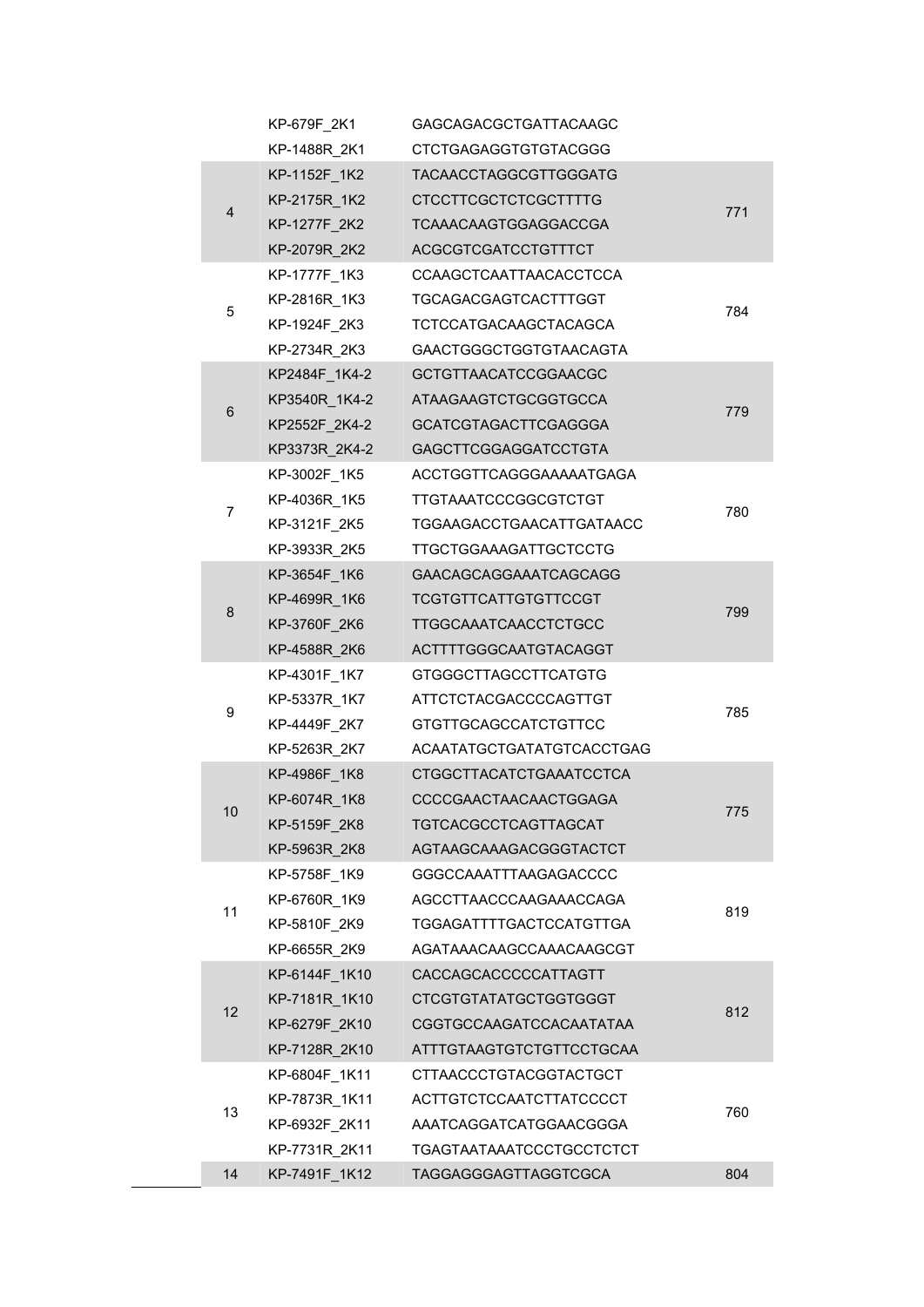|  |    | KP-8530R_1K12  | <b>GGTTGTGTGCTGCTAACTGG</b>    |     |
|--|----|----------------|--------------------------------|-----|
|  |    | KP-7641F_2K12  | GGCTTGTTGACAAGGGATCA           |     |
|  |    | KP-8476R_2K12  | CAATGGACGACCCTTTGAGC           |     |
|  |    | KP8070F 1K13-2 | TCAAGCGACACTTCAGTTGC           |     |
|  |    | KP9072R_1K13-2 | AGCTACCTGGTTTTGTTGATCCT        |     |
|  | 15 | KP8105F_2K13-2 | AACAAAGAACAGTGCTCCCAC          | 773 |
|  |    | KP8927R 2K13-2 | ATTCTCTGCAATTGGACAAATGGT       |     |
|  |    | KP8720F_1K14-2 | <b>TCAAGAATCACTCGCTGGCT</b>    |     |
|  |    | KP9723R 1K14-2 | CGAATGGTCCCTTGTCAGGT           |     |
|  | 16 | KP8806F_2K14-2 | TGGTAAGTTACAACATCCCTGC         | 775 |
|  |    | KP9612R_2K14-2 | <b>GGGGTTTTTGTGCCTGGTTAC</b>   |     |
|  |    | KP-9200F_1K15  | GGGTGGCCGACAGTAATCAT           |     |
|  | 17 | KP-10282R_1K15 | AATCACCACTGTCCCCTGTT           | 793 |
|  |    | KP-9342F 2K15  | GTGAACTCGGAGGGTACTAGC          |     |
|  |    | KP-10166R_2K15 | TGTAGCAGGGCTTAACTCGAT          |     |
|  |    | KP-9924F_1K16  | TCCAAGAGAATGTGTCACTGGAG        |     |
|  | 18 | KP-10934R_1K16 | <b>CTTGTCCTCAGGTTGGGACT</b>    | 819 |
|  |    | KP-10033F_2K16 | TCAATTCCACTTCTAGACTGACAGA      |     |
|  |    | KP-10875R_2K16 | TCTTTCCGTTTCTAGTGTTCATCG       |     |
|  |    | KP-10612F_1K17 | CCGGAAGATCCTGGGATGAC           |     |
|  | 19 | KP-11622R_1K17 | AGTGCTGGAGATGGGATTCG           | 786 |
|  |    | KP-10720F_2K17 | TGATTGACAACATGAGTCACCAAA       |     |
|  |    | KP-11537R_2K17 | GGTCTGGCTATTTTGGGGGT           |     |
|  |    | KP-11293F_1K18 | CTCAAACCCACGGCAACAAA           |     |
|  | 20 | KP-12304R_1K18 | <b>ATACTGATTCATCCCCGTCCC</b>   | 795 |
|  |    | KP-11413F_2K18 | CCCAAATATGCACATCCGCC           |     |
|  |    | KP-12244R_2K18 | CCTTCGCCTATAACCTTCGAATC        |     |
|  |    | KP-12053F 1K19 | <b>CATGTGACGGGGTAGTGTCA</b>    |     |
|  | 21 | KP-13086R_1K19 | GGACCAGTCTTGTGTCCTAAGT         | 794 |
|  |    | KP-12053F_2K19 | CATGTGACGGGGTAGTGTCA           |     |
|  |    | KP-13086R_2K19 | ACCAGTTCCAAACACCTATCCA         |     |
|  |    | KP-12625F 1K20 | GACGGGAATTACGCAAGTTGG          |     |
|  | 22 | KP-13632R 1K20 | <b>TGCTAAAGACAGGACAGAGGT</b>   | 769 |
|  |    | KP-12748F_2K20 | GTGCAACAGTTCCCTCATTGG          |     |
|  |    | KP-13549R_2K20 | GCATAGGGATAAGGGACTGGA          |     |
|  |    | KP-13069F_1K21 | AGGACACAAGACTGGTCCTAATC        |     |
|  | 23 | KP-14081R_1K21 | TACCCACGAGTCCTAAAATTGGT        | 805 |
|  |    | KP-13165F_2K21 | ATTGATGTAGAGCCCTGATCACC        |     |
|  |    | KP-13996R_2K21 | CAGACATCACAGAACATGAGCAC        |     |
|  |    | KP-13769F_1K22 | <b>TCATGGAAGGGAGTAACTGGTAT</b> |     |
|  | 24 | KP-14809R 1K22 | ACACCTCAACAAGTCTACGGG          | 818 |
|  |    | KP-13165F_2K22 | CACAGAGGTGATTGCTGATACA         |     |
|  |    | KP-13996R_2K22 | AGGTGCAATCGCAGCTAAAG           |     |